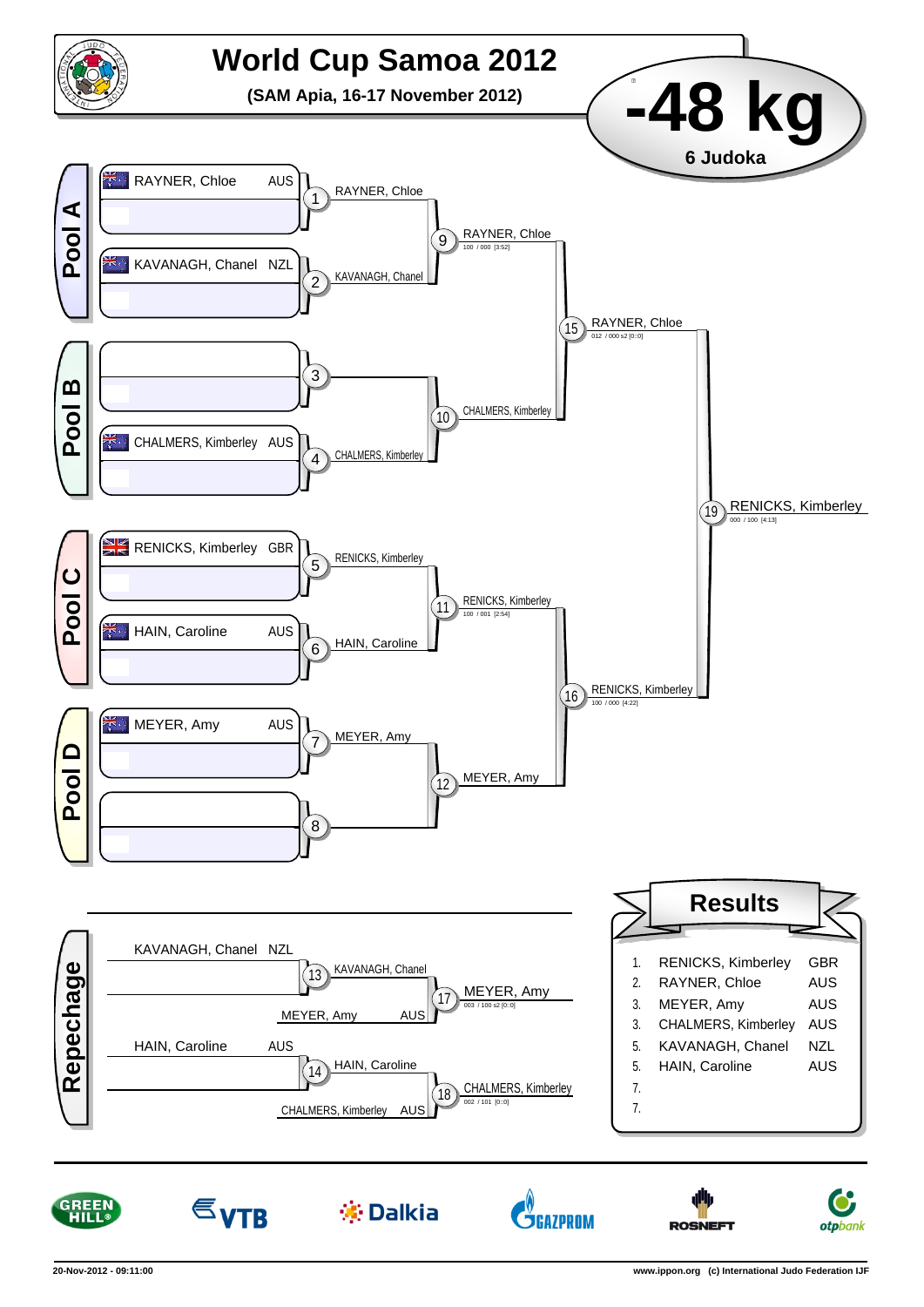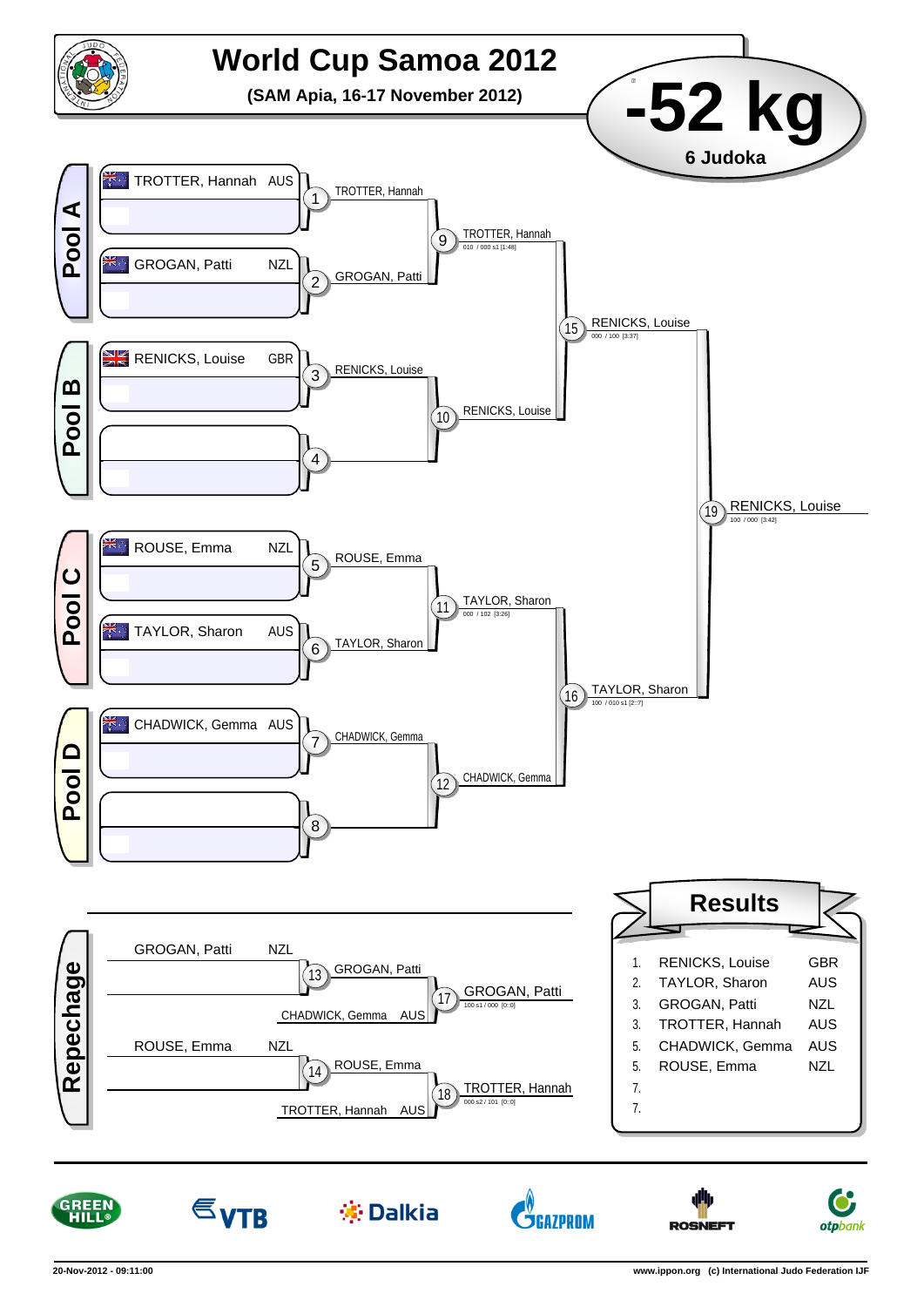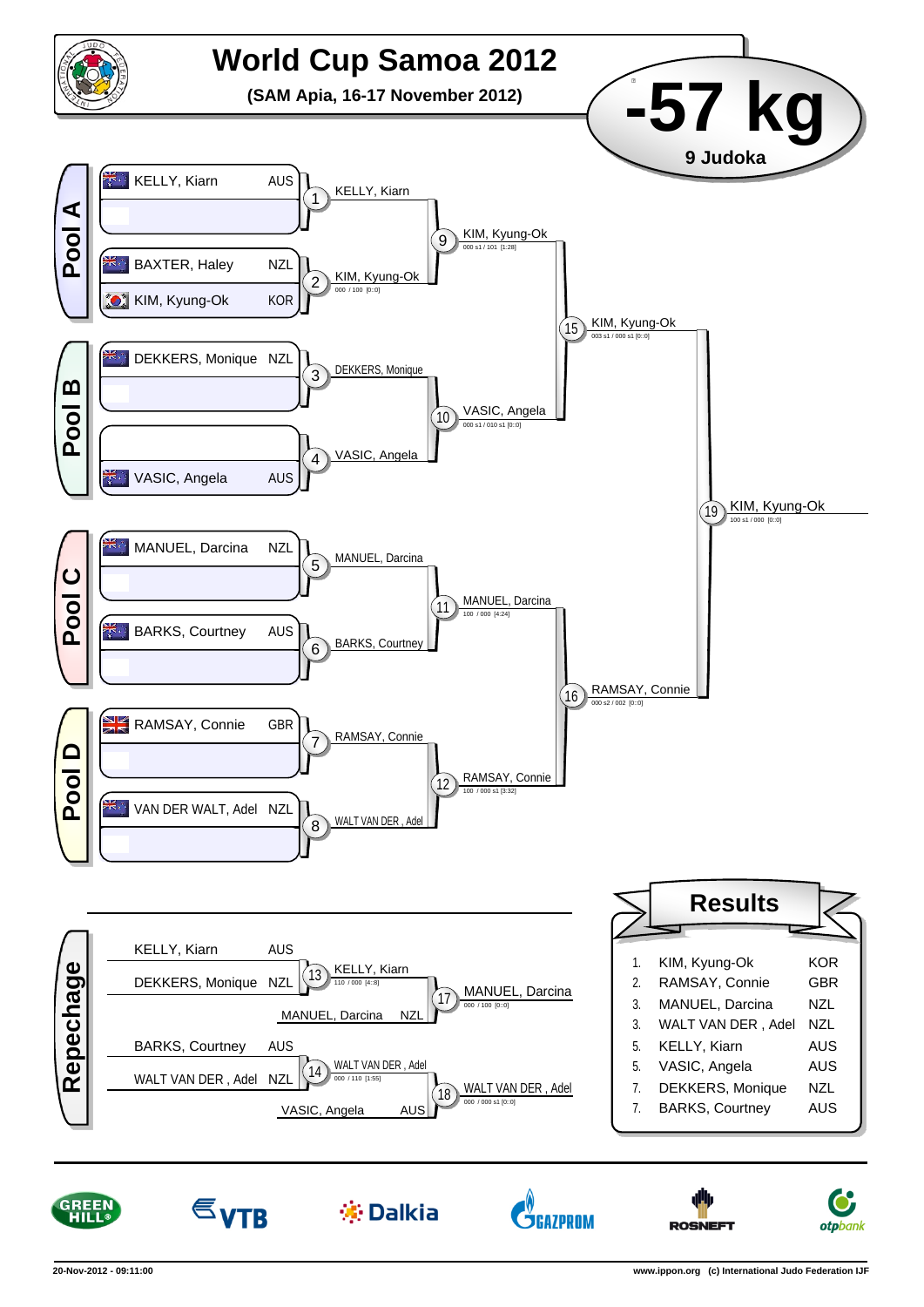

**※Dalkia** 

**ŠGAZPROM** 



 $\epsilon_{\text{VTB}}$ 

**ROSNEFT** 

**otp**bank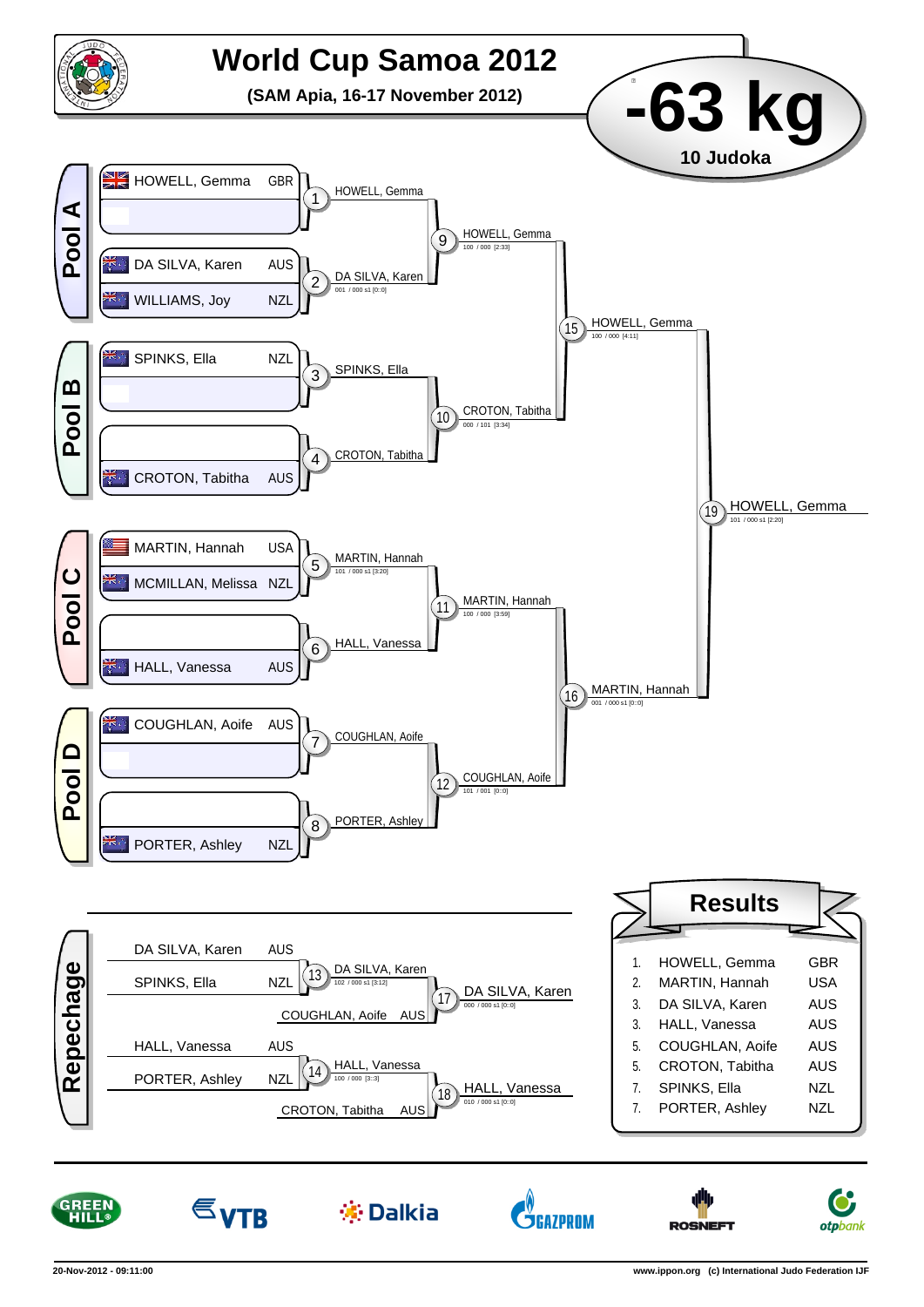

**ARSCOTT, Catherine**

**100 / 000 0::0 ARSCOTT, Catherine**

**BRUINE DE, Naomi**

**1. VILLIERS DE, Moira 2. COLLINS, Sara 3. ARSCOTT, Catherine NZL AUS AUS**